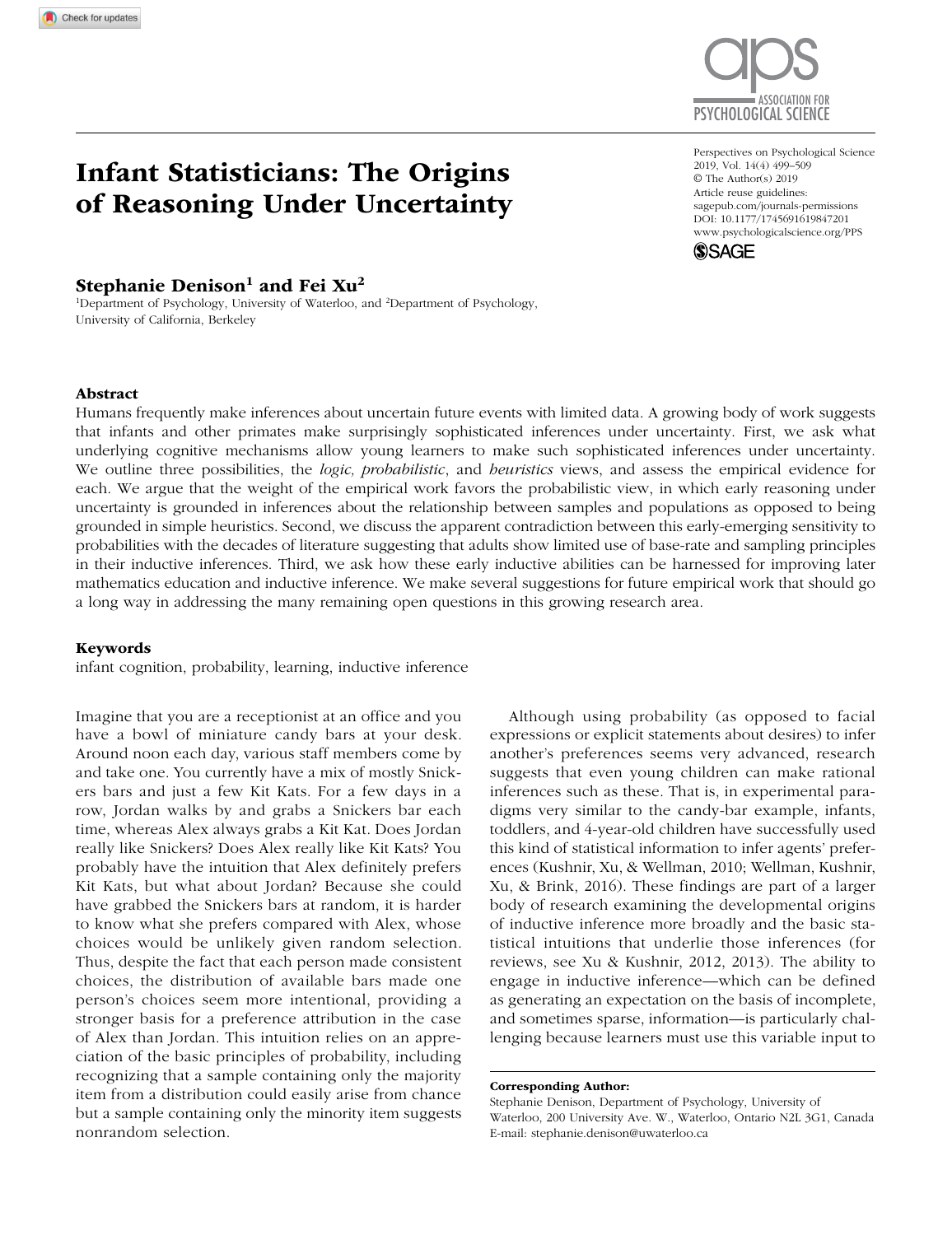arrive at a best guess, about which they cannot be certain. The recent studies examining preference attributions (Diesendruck, Salzer, Kushnir, & Xu, 2015; Kushnir et al., 2010; Ma & Xu, 2011; Wellman et al., 2016) represent one example from a burgeoning literature showing that infants, toddlers, and preschoolers can make inferences using probabilistic data.

With the accumulation of this literature showing impressive inductive reasoning in young children, researchers have been struck by an apparent contradiction. On the one hand, these findings suggest that children are sensitive to base rates and sampling, but on the other hand, decades of research in cognitive psychology suggest that adults often fail to integrate baserate data and random sampling in their judgments and decision making (for a review, see Kahneman, 2011). That is, in many classic experiments, adults tend to base their judgments almost exclusively on information about a person's personality traits or other personal diagnostic information and undervalue or even ignore the relevant statistical or base-rate information (Kahneman & Tversky, 1971, 1973; Tversky & Kahneman, 1974). For example, in the classic lawyer-engineer problem, study participants were told that 70 people in a group are lawyers and 30 are engineers (i.e., the base rate). They are then given a personality description of an individual that is highly representative of the stereotypes associated with engineers and are asked to judge how likely it is that the individual is a lawyer or an engineer. In these experiments, participants almost entirely ignore the statistical base-rate information and focus on the personality description when making their ratings.

These classic tasks differ in numerous and important ways from the experiments with children mentioned above and from the literature on infants discussed below. Nonetheless, the contrast of young children's acute sensitivity to base rates and adults' tendency to ignore them in a variety of contexts have raised important questions about the developmental origins of reasoning under uncertainty. We discuss this contrast, beginning with a review and critique of the recent empirical literature examining young children's inductive inferences. Thus far the evidence suggests that adults from prenumerate cultures, human infants, all species of great apes, and at least one species of New World monkeys can make judgments about future uncertain events using base-rate information (Denison, Reed, & Xu, 2013; Denison, Trikutam, & Xu, 2014; Denison & Xu, 2010b, 2014; Eckert, Call, Hermes, Herrmann, & Rakoczy, 2018; Eckert, Call, & Rakoczy, 2017; Fontanari, Gonzalez, Vallortigara, & Girotto, 2014; Lawson & Rakison, 2013; Rakoczy et al., 2014; Tecwyn, Denison, Messer, & Buchsbaum, 2017; Téglás, Girotto, Gonzalez, & Bonatti, 2007; Téglás, Ibanez-Lillo, Costa, & Bonatti, 2015; Téglás et al., 2011; Xu & Garcia, 2008). This body of work raises a number of questions about the nature and development of this ability, the most notable of which centers on the underlying cognitive mechanisms that make these inferences possible. We then turn to the question of why adults often neglect base rate and other statistical information when infants and young children are so adept at using it. Finally, we ask whether we can capitalize on some of these intuitive abilities to improve later mathematical and inductive reasoning.

# The Origins of Reasoning Under Uncertainty: A Review of Empirical Research

Using a variety of methods, and from phylogenetic and ontogenetic perspectives, researchers have found that rational reasoning under uncertainty emerges surprisingly early in development. The most common methods for assessing statistical inference in preverbal and nonverbal populations are violation-of-expectation (VOE) looking-time tasks and choice tasks. Imagine a lottery machine on a computer screen that contains three yellow crosses and one blue cube. The objects bounce around in accordance with the principles of physics, and then the contents are briefly covered as one item exits: Will it be a yellow cross or a blue cube? If you think it is likely to be a yellow cross, then you agree with 12-month-old infants, who look longer when the single blue item exits the machine rather than one of the yellow items (Téglás et al., 2007). The logic of VOE looking time is that infants look longer at unexpected events than at expected events, and it has been applied widely in research on infant perception and cognition (for a review of infant looking-time paradigms, see Aslin, 2007).

This methodology has recently been used in a number of paradigms assessing reasoning under uncertainty in human infants. These experiments have revealed that 6- to 12-month-olds can make inferences about which of two event outcomes is more or less likely given the statistical attributes of its population or source, as indexed by infants looking longer at improbable outcomes than probable outcomes (Figs. 1a and 1b). For example, in another VOE looking-time paradigm, infants are shown a large box containing many red balls and a few white balls. When balls are drawn randomly from this box, infants look longer at a small collection of mostly white balls (an improbable outcome) than at a small collection of mostly red balls (a probable outcome). Infants and apes can also make this inference in the reverse direction, inferring that when a small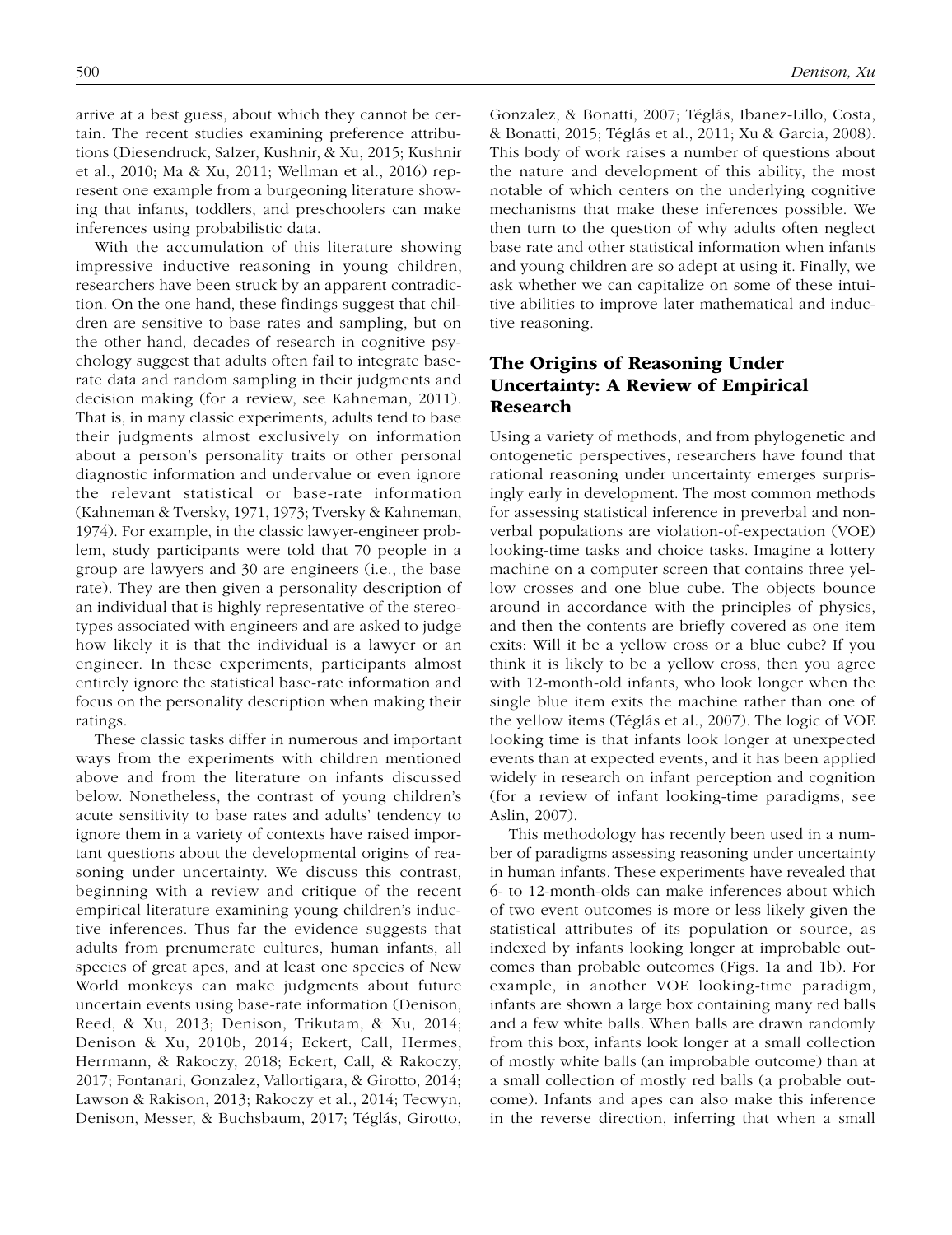

Fig. 1. Schematics of typical paradigms. In the lottery-machine paradigm (Téglás, Girotto, Gonzalez, & Bonatti, 2007), infants watch objects moving in a machine (a). The items are briefly occluded. Probable and improbable outcomes are revealed on alternating trials. Infants look longer at the improbable outcome. In the (a). The items are briefly occluded. Probable and improbable outcomes are revealed on alternating trials. Infants look longer at the improbable outcome. In the ping-pong-ball paradigm (Xu & Garcia, 2008), an experimenter samples balls one at a time from a closed box (b). A large distribution is then revealed. Samples alternate between probable and improbable. Infants look longer at the improbable outcome. In the lollipop paradigm (Denison & Xu, 2010b), infants are shown two large distributions with different proportions of preferred and nonpreferred items (c). A single lollipop is removed from each and placed in a separate cup. Infants then choose the cup with the lollipop from the more favorable distribution. In the nonhuman primate paradigm (Rakoczy et al., 2014), infants are shown two large distributions with different proportions of preferred and nonpreferred foods (d). An experimenter samples one from each with his or her hand closed. Fig. 1. Schematics of typical paradigms. In the lottery-machine paradigm (Téglás, Girotto, Gonzalez, & Bonatti, 2007), infants watch objects moving in a machine ping-pong-ball paradigm (Xu & Garcia, 2008), an experimenter samples balls one at a time from a closed box (b). A large distribution is then revealed. Samples alternate between probable and improbable. Infants look longer at the improbable outcome. In the lollipop paradigm (Denison & Xu, 2010b), infants are shown two large distributions with different proportions of preferred and nonpreferred items (c). A single lollipop is removed from each and placed in a separate cup.<br>Infants then choose the cup with the lollipop from the more f two large distributions with different proportions of preferred and nonpreferred foods (d). An experimenter samples one from each with his or her hand closed. infants then choose the hand from the more favorable distribution. Infants then choose the hand from the more favorable distribution.

501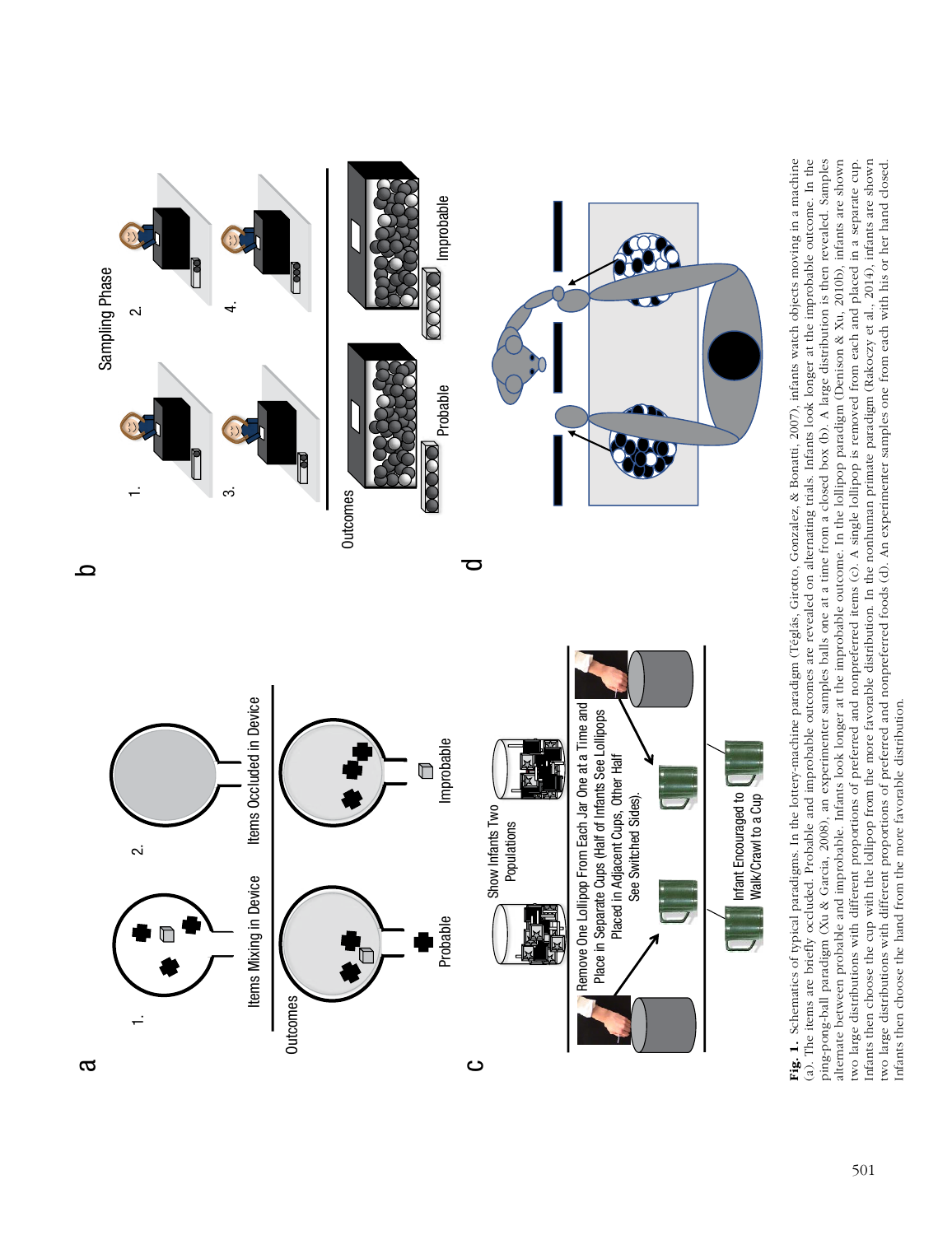collection of mostly red balls is drawn from a box, the box itself is likely to have a larger proportion of red balls than white balls (Eckert et al., 2017; Xu & Garcia, 2008; see also Placi, Eckert, Rakoczy, & Fischer, in press, who suggest that long-tailed macaques do not make this reverse inference). These findings suggest that infants and apes recognize that when an item is randomly drawn from a container it is most likely to be of the majority type.

Recent studies have also used choice tasks with infants and nonhuman animals to investigate similar questions (Figs. 1c and 1d). Thus far all of the examples of reasoning under uncertainty provided (i.e., attributing preferences to individuals and making predictions from lottery machines) seem uniquely relevant to humans. However, numerical competence is critical to survival for nonhuman animals, allowing them to engage in efficient foraging and providing an edge in intergroup conflict (e.g., Addessi, Crescimbene, & Visalberghi, 2008; Wilson, Hauser, & Wrangham, 2001). As it can be for humans, numerical reasoning about absolute quantities alone is insufficient for many of the inferences nonhuman animals must make (Rugani, Vallortigara, & Regolin, 2015). For example, to maximize the quantity of food an animal can access they must consider the relative relationship between available food quantities and the number of animals feeding at different locations (Harper, 1982). In addition, recent work suggests that some monkey species experience *inequity aversion* they are aware of the relative discrepancies between their individual effort and payoff compared with that of another individual (e.g., Brosnan & de Waal, 2003; Cronin & Snowdon, 2008). Therefore, similar statisticalreasoning abilities are likely to be present in these nonhuman animal species for reasoning under uncertainty.

In the choice tasks depicted in Figures 1c and 1d, participants (infants in some studies and nonhuman primates and monkeys in others) are shown two populations of items and are tasked with predicting the likely outcome of a single draw on the basis of the composition of the populations. Note that one population has a higher proportion of preferred to nonpreferred items than the other population. The participants are motivated to choose the sample from the container with the greater proportion of preferred items. In a number of experiments, infants, great apes, and capuchins typically choose to look for a hidden, unknown sample from the population with a higher probability of yielding a preferred item (Denison & Xu, 2010b, 2014; Eckert, Call, Hermes, Herrmann, & Rakoczy, 2018; Rakoczy et al., 2014; Tecwyn et al., 2017). The convergence between VOE and choice tasks suggests that the ability to reason under uncertainty based on statistical sampling information is robust early in human development: The representations are strong

502 *Denison, Xu*

enough to support looking-time differences (which may require only postdiction; see Haith, 1998) and to guide action (which requires prediction).

These findings have been replicated multiple times with several different subject populations, demonstrating sophisticated quantitative and inferential abilities.<sup>1</sup> However, a critical open question remains unanswered in this line of work: How do infants and nonhuman primates make these judgments about uncertain events? Does the early-emerging ability to make inferences under uncertainty stem from foundational knowledge about logic (i.e., comparisons of all possible outcomes), probabilities (i.e., statistical reasoning about samples and populations), or simple heuristics (i.e., shortcuts that can seem on the surface to be a rational inference but that can introduce systematic errors)? We outline these three possibilities, termed the *logic, probabilistic*, and *heuristics* views, respectively, and discuss the relevant empirical evidence for and against each. Specifying the basic cognitive mechanisms that underlie these abilities will refine our understanding of how inductive inference unfolds early in development and will shape the research questions to be pursued in future work.

## Underlying Cognitive Mechanisms: Three Proposals

Consider the problems in Figure 1 that were posed to infants in looking-time tasks and to infants and other primates in action tasks. How could one go about solving them? One way to solve these problems is through logical inference, a view that has been proposed and explicated in several publications (Cesana-Arlotti, Téglás, & Bonatti, 2012; Téglás et al., 2007; Téglás et al., 2015; Téglás et al., 2011). The logic view suggests that the foundation of reasoning under uncertainty is grounded in intuitive modal logic—infants represent future events via a logical sense of possibilities. This view differs from the idea that reasoning under uncertainty is grounded in a statistical sense of probability or heuristics. A logic proposal based on modal reasoning suggests that infants reason about the likelihood of particular outcomes for a novel, single event by enumerating the possibilities and then comparing the number of possible outcomes of each kind.

Consider again the lottery-machine example presented earlier (which is based on the scenario presented in Fig. 1a). In these VOE looking-time experiments, infants observe a lottery machine that displays three yellow crosses and one blue cube bouncing in the machine. From previous familiarization with the machine, they know that just one object will eventually reach an opening, apparently at random, and exit. Twelve-monthold infants look longer when observing the unlikely event of a blue square exiting the machine than at the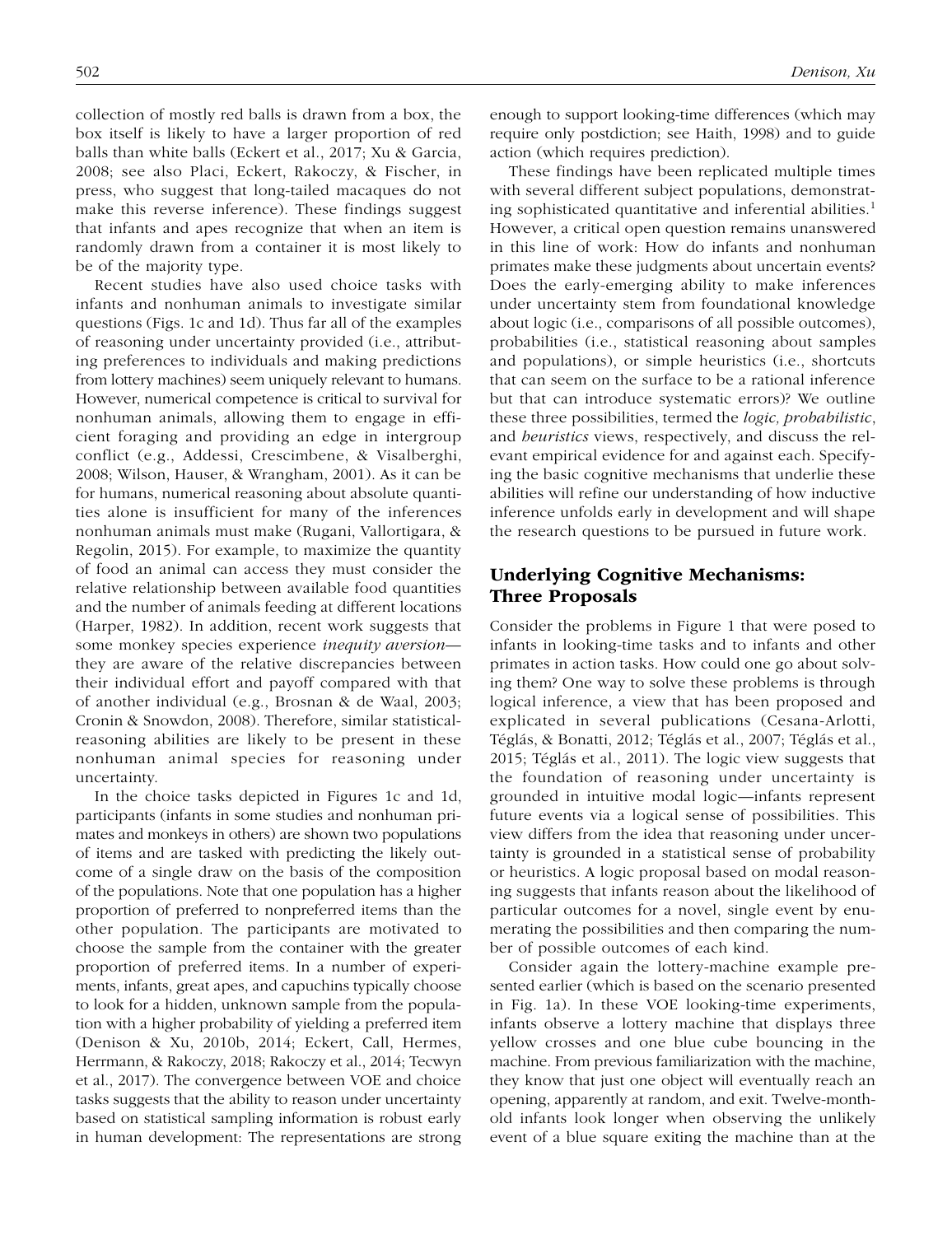more likely event of a yellow cross exiting the machine. Téglás, Bonatti, and their colleagues propose that these intuitions about uncertain future events result from infants' intuitive logical capacities. That is, when infants view this scene, they represent it modally as a set of logically possible future states: three in which a yellow item exits the machine and one in which a blue item exits. The infants keep track of these potential outcomes via object tracking, or *subitizing*, and then compare the number of outcomes of each object type to determine the most likely outcome. In the example, there are three outcomes in which a yellow cross exits the machine and one in which the blue square exits. Infants can compare the numbers of these possible events and conclude that a yellow cross is the most likely outcome.

Another way of solving the problems in Figure 1 is to use heuristics, or mental shortcuts, as opposed to logical or probabilistic reasoning. The heuristics view suggests that if infants demonstrate any skills at all in these kinds of problems then what they would really be engaging in is heuristic reasoning that seems only on the surface to be logical or probabilistic inference, and this reasoning would be prone to bias. That is, many dual-processing views assume that humans start out relying heavily, or perhaps exclusively, on heuristics, and they proceed to full analytical reasoning (specifically, in this case, probabilistic reasoning) only with the onset of language (for a review of dual-processing accounts, see Kokis, Macpherson, Toplak, West, & Stanovich, 2002). Note that this is different from the assumption that analytical reasoning replaces heuristic reasoning as development progresses, which has been referred to as the *illusion of replacement* and has found limited support (Stanovich, West, & Toplak, 2011). We are instead referring to the assumption that true analytical reasoning may not be present at all in preverbal infants and that heuristic processing constitutes the majority of infants' reasoning.

Several heuristics or shortcuts could be used to solve the problems posed to infants and other primates in the experiments on reasoning under uncertainty. One such heuristic would unfold as follows. To determine which of the two item types is likely to exit the machine shown in Figure 1a, infants see more yellow than blue items and conclude that a yellow object should be drawn according to the heuristic that more items of one type will lead to an item of that type being selected (the *more heuristic*). This view predicts that when analytical reasoning is pitted against heuristic reasoning, infants should behave in accordance with the heuristic response, not the analytical response. Thus, infants should not be capable of overriding a response on the basis of the more heuristic (or any other heuristic) if the situation were to call for it.

Finally, infants could solve all of the tasks discussed above via probabilistic inference as opposed to logical or heuristic reasoning. The probabilistic view suggests that infants' ability to engage in nonverbal reasoning under uncertainty results from their intuitive ability to estimate proportions and consider the relationship between samples and populations (Denison et al., 2013, 2014; Denison & Xu, 2014, 2010a, 2010b; Rakoczy et al., 2014; Xu & Garcia, 2008). According to this view, when posed with the problem in Figure 1a, infants begin by encoding the proportion of items. This estimate of proportions could be derived from either of infants' two quantitative systems for representing number or continuous variables, the approximate-number system or the object-tracking system. $<sup>2</sup>$  Then, if the sample were</sup> generated randomly, they would infer that the yellow item is the more likely outcome. The central predictions of this view are (a) the computations performed will be predicated on an assumption of random sampling and (b) analytic responses should, at least sometimes, override simple heuristic responses, such as a response from the more heuristic.

For the lottery-machine and ping-pong-ball tasks, the correct application of logic, simple heuristics, or probability would result in the same response patterns in infants; thus, each proposed mechanism could account for the data from these initial studies. Research conducted over the past few years has begun to address which mechanism underlies the origins of reasoning under uncertainty by posing problems that should yield different patterns of behavior depending on which mechanism is at work. In particular, the probabilistic view has been contrasted with both the logic and heuristics views. In the following section, we review the findings from this line of research, first contrasting the probabilistic and logic views and then the probabilistic and heuristics views.

## *Comparison of the logic and probabilistic views*

The central predictions of the logic and probabilistic views converge on two points. First, both predict that infants should not predominantly rely on heuristics when reasoning under uncertainty (a prediction that we return to in the next section). Second, both predict that infants should be capable of making inferences in the absence of experiencing past frequencies. Research has clearly shown that infants do not require past frequency information to make inferences about future events. In these tasks, infants are shown collections of objects, and they infer the most likely outcomes from random draws without having had the opportunity to accumulate information from observing the outcomes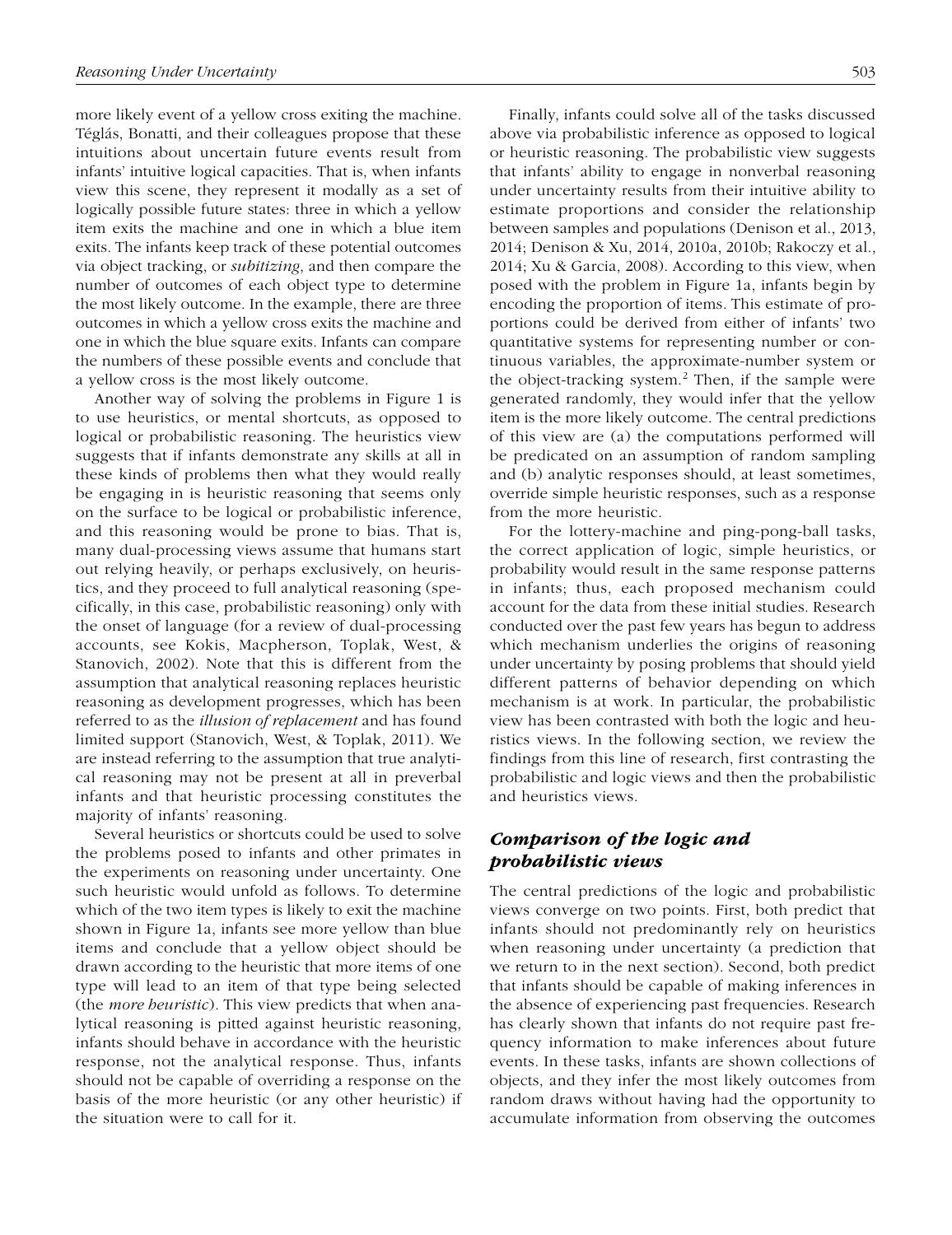of sampling events (see Denison & Xu, 2010b; Téglás et al., 2007; Xu & Garcia, 2008).

The views diverge in that the logic view suggests that this reasoning is grounded in the enumeration of logical possibilities, whereas the probabilistic view suggests that this reasoning is grounded in the statistical relationship between populations and samples. Thus, the most diagnostic empirical tests of which mechanism underlies reasoning will be ones that determine whether infants are capable of making these inferences only when presented with small numbers of items: If infants are using statistical representations of the relationship between samples and populations, then there should be no such limit. If infants are representing the scene in a modal way, deriving the possible states of affairs and comparing the number of outcomes of each type, then their ability should be limited by the number of items or events infants can represent in parallel. Téglás et al. (2015) found support for such a limit in an experiment using the lottery-machine paradigm, in which infants could not make predictions when the total number of items was increased to 16 (12:4; still the same 3:1 ratio). However, evidence from choice tasks with human infants, great apes, and capuchin monkeys suggests that all of these populations can make inferences about single items from large sets (see Figs. 1c and 1d). In each of these experiments, participants have chosen a single hidden item from a population with a higher proportion of their preferred item, with numbers of items ranging from 12 to 500 (e.g., Denison & Xu, 2014; Rakoczy et al., 2014; Tecwyn et al., 2017). Any or all of the many differences between the two paradigms could be responsible for the discrepant findings, including the difference in dependent measures (i.e., looking vs. choice), and possible inequities in motivation between the stimuli (i.e., looking at neutral items vs. choosing preferred items), to name a few. There is a strong possibility that basic statistical intuitions and basic logical intuitions might both support reasoning under uncertainty in different contexts. We return to this possibility later.

## *Comparison of the heuristics and probabilistic views*

The main predictions of the heuristics and probabilistic views are naturally in opposition to one another, given that each predicts that when pitted against one another the response from that "system" will prevail. Three lines of research have examined the predictions from these views.

First, researchers have begun examining whether infants and other primates use heuristics based on simple absolute-quantity comparisons that children and adults often rely on in both formal mathematics and in some choice problems (e.g., Falk, Yudilevich-Assouline, & Elstein, 2012). In recent work using the choice paradigms depicted in Figures 1c and 1d, researchers have systematically contrasted the predictions from analytical reasoning with variations of the more heuristic, which often result in denominator neglect (e.g., Falk et al., 2012). For example, infants, nonhuman primates, and capuchins have been presented with tasks in which the absolute quantity of target (i.e., preferred) items in two contrasting populations is equated, thus eliminating the ability to make choices simply on the basis of which population has more targets and forcing participants to consider the proportions of items. These populations succeed at these tasks as well as other tasks in which the absolute number of targets is lower in the more probable population (Denison & Xu, 2014; Rakoczy et al., 2014; Tecwyn et al., 2017).

Although these findings suggest that infants and nonhuman primates can override a heuristic response in these particular paradigms, heuristics clearly continue to influence reasoning throughout the life span. As referenced earlier, school-age children continue to sometimes rely on versions of the more heuristic when making explicit judgments about which of two urns is most likely to yield a particular color ball (Falk et al., 2012). In addition, in recent experiments, 3- and 4-yearold children failed to make correct inferences on a number of choice tasks that were very similar in design to the infant choice tasks (Girotto, Fontanari, Gonzalez, Vallortigara, & Blaye, 2016). Girotto et al. suggest that preschoolers' difficulties might occur because the preschooler tasks place higher executive-functioning demands on children than do the infant tasks. Preschoolers are explicitly told they must wait for a reward based on their choice, whereas in the infant tasks, choices and subsequent rewards are produced more quickly. It is difficult to know why infants (and other primates) sometimes show competence when older children do not, but this work from the choice tasks indicates that, at a minimum, preverbal infants do not always rely on simple heuristics.

Although variants of the more heuristic have received considerable attention in the literature on cognitive development and education, it is not the only heuristic that learners could use. There are numerous demonstrations of adults relying on a variety of judgment heuristics rather than applying the principles of probability in more complex inductive-inference tasks. Do infants also rely on these judgment heuristics? One heuristic that adults tend to rely on is the *representativeness heuristic*, which can lead to base-rate neglect under a variety of circumstances. The use of this heuristic results in the biased judgments shown in tasks such as the lawyer-engineer problem described earlier—adults rely on the personality description and ignore base rates because the description fits their representation of a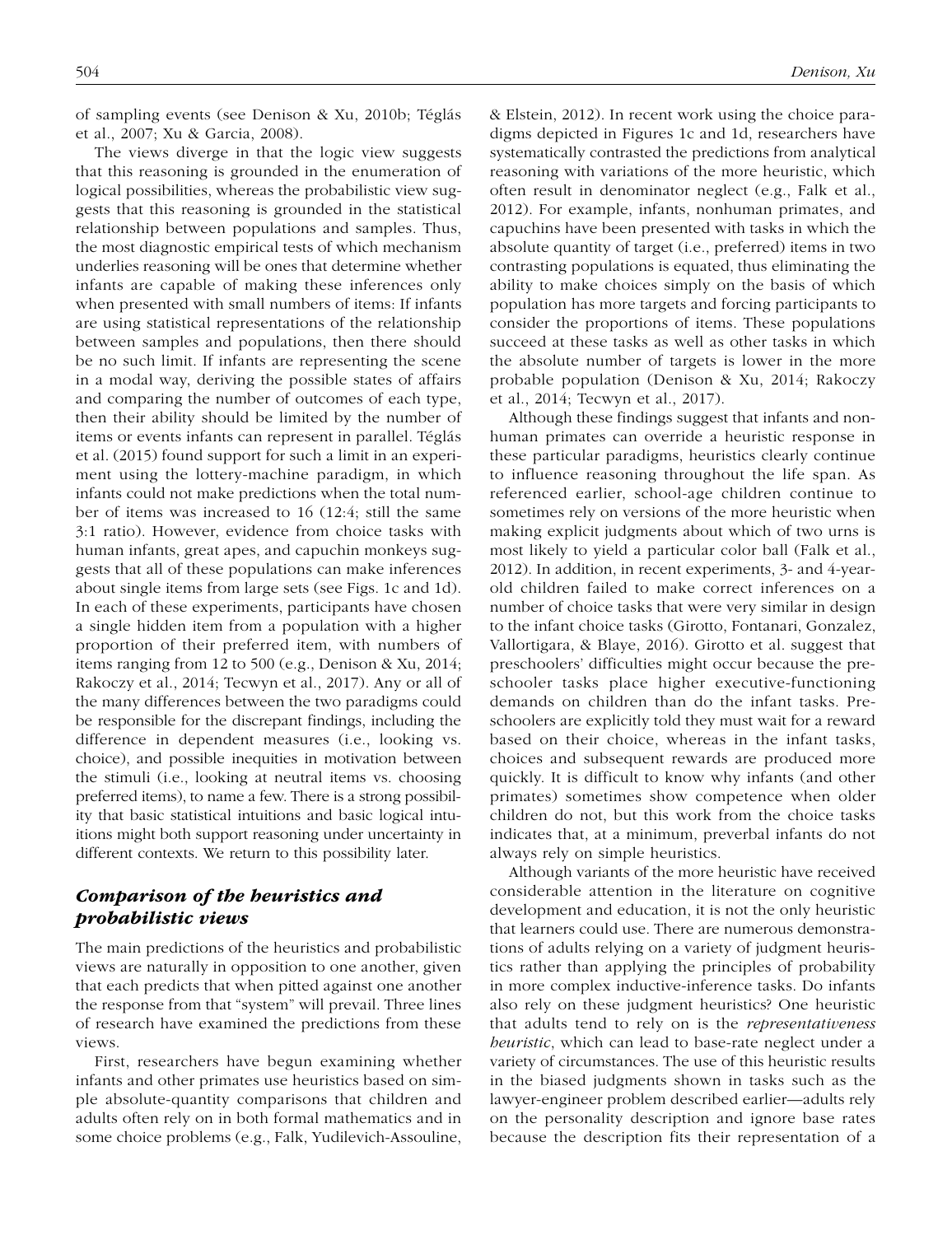typical engineer. Because this heuristic, in its simplest form, can be described as an assumption that the surface features of a sample should represent the surface features of the population from which it is drawn (Tversky & Kahneman, 1974), this could explain infants' success in problems such as the ping-pong-ball paradigm (i.e., Xu & Garcia, 2008). To address this possibility, several researchers have examined how infants behave when posed with problems that pit a response from perceptual representativeness against a response based on base rates (Denison et al., 2014; Denison & Xu, 2010b). In these looking-time experiments, infants were shown that the more numerous balls in a population had a property that caused a large proportion of them to remain stuck inside the box and therefore unavailable for sampling. In these cases, infants reversed their expectations, reasoning that the sample should have a greater number of the minority-colored balls rather than a greater number of majority-colored balls.

Finally, a major component of making correct probabilistic inferences is that the learner should consider how a sample is generated when judging its likelihood. Thus, if infants are engaging in true probabilistic inference they should be flexible in their expectations depending on whether a sample is drawn intentionally or randomly. This flexibility has been tested with 11-month-old infants using the paradigm depicted in Figure 1b (Xu & Denison, 2009; for converging evidence from 16-month-old infants and in apes using different methods, see Gweon, Tenenbaum, & Schulz, 2010, and Eckert, Rakoczy, Call, Herrmann, & Hanus, 2018, respectively; for similar results in the naive-physics domain, see Denison & Xu, 2010a, 2014, and Téglás et al., 2007). In this experiment, when the agent expressed a goal or preference for one color of balls and then intentionally drew balls from the box (she looked into the box and deliberately chose balls), infants expected that the sample should reflect the agent's goal and not the statistical properties of the box. However, when the agent demonstrated an initial preference but then drew balls randomly from the box (the agent carefully demonstrated that she could not see what she was sampling by using a blindfold), infants expected that the sample should be similar in statistical properties to the larger population. This finding suggests that infants do not automatically assume that a sample should always match a distribution in statistical properties, which strongly supports true probabilistic inference.

# Looking Forward: Implications and Future Directions

We argue that the balance of the reviewed evidence favors the probabilistic view, but the logic view also has much empirical support. A simple heuristics proposal in which infants are capable of relying only on heuristics is becoming increasingly unlikely.

The discrepancy in findings regarding single-event probabilistic inferences with large versus small quantities should be further explored, as resolving this discrepancy will be critical to teasing apart whether logic or probability underlie these inferences. To gain additional clarity on infants' abilities, researchers should address some gaps in empirical evidence. First, the ping-pong-ball looking-time paradigm, which has been used with large populations and multi-item samples (Fig. 1b) has not yet been used with large populations and single-item sampling events. If infants succeed at this type of task, it would support the interpretation that differences between the stimuli in the lotterymachine paradigm versus the choice paradigm are responsible for the discrepant findings. One way to test this possibility directly would be to use an experimental technique that manipulates the speed and number of the moving objects to reveal infants' limits on tracking, enumerating, and extracting the ratio of such objects. Multiple-object-tracking experiments with adults suggest that the upper limit of four objects can be increased if the speed at which the objects move is reduced (e.g., Alvarez & Franconeri, 2007); thus, infants might be more or less successful at these tasks depending on the number of objects and their rate of motion.

## Implications for the Development of Judgment and Decision Making

One of the most intriguing questions raised by rejecting a heuristic account of infant probabilistic inference is how this relates to well-documented heuristic use and base-rate neglect in adults. One initial caveat is that the tasks conducted with infants thus far have been necessarily much simpler in design than those used with adults, as illustrated in the experiments with infants examining representativeness (Denison et al., 2014). Relatedly, the format of the presented base rates is notably different from that in classic tasks in that they are presented visually, whereas most adult tasks were presented verbally. Because of this visual presentation, it is likely that participants encode the base rates in frequency format. As we know very well from research with adults and older children, this frequency format often facilitates the use of statistical information such as the base rate (Cosmides & Tooby, 1996; Gigerenzer, 1991; Gigerenzer & Hoffrage, 1995; Hoffrage & Gigerenzer, 1998). One practical takeaway from this is that adult comparison groups will be vital to any explorations of the development of heuristic use. This will ensure that if children show greater base-rate use than is typical of adults, the format of the base-rate information alone is not the driving force of this difference.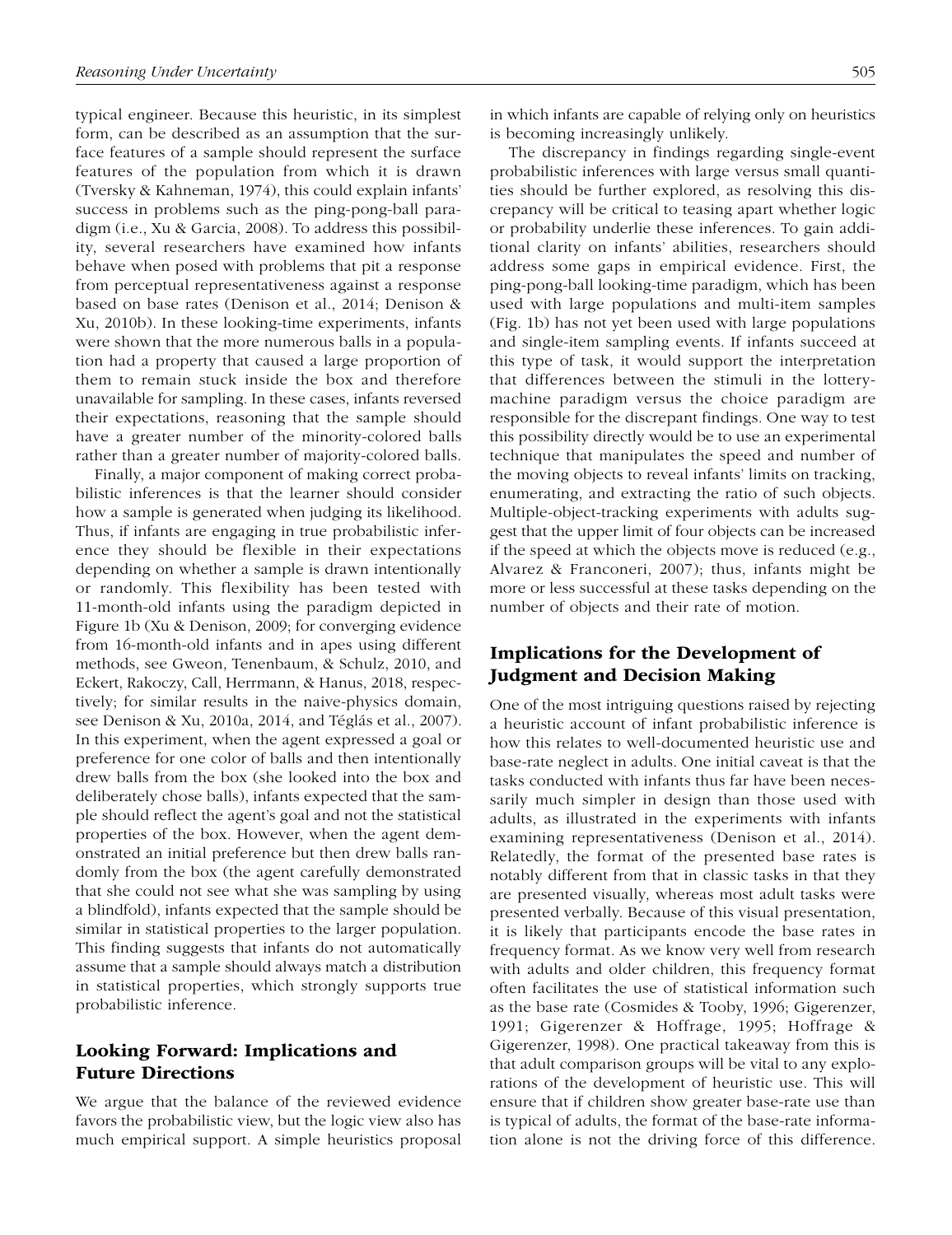Second, much work is still needed to render a full picture of whether infants and very young children will commit other reasoning fallacies that stem from misuse or neglect of numerical information. Examinations of phenomena such as the "law of small numbers," the gambler's fallacy, the anchoring-and-adjustment heuristic, and failure to integrate base rates with diagnostic information, just to name a few, should be conducted (but for evidence that 5-year-olds can compute posterior probabilities by integrating priors and likelihoods, see Girotto & Gonzalez, 2008). The accumulation of this empirical evidence will be critical to mapping the emergence of base-rate neglect and other biases.

Current empirical work is tackling the question of whether real developmental differences exist in base rate versus heuristics use across the life span. One possibility is that heuristic use (and its corresponding biases) develop later in childhood and strengthen as learners engage in more and more real-world judgments. A recent examination of the representativeness heuristic in 4- to 6-year-old children supports this idea (Gualtieri & Denison, 2018). In these experiments, all participants were presented with child-friendly versions of the classic lawyer-engineer problem. For example, they were told that an individual who likes to play with trucks and train sets (stereotypes that a separate group of same-age children readily endorsed as being more indicative of boys than girls) was sampled from a visually presented group of eight girls and two boys. Children (and a comparison group of adults) were asked to classify the group membership of the mystery individual. By age 6, children nearly always guessed that the individual was a boy whether they were presented with this conflicting 2:8 base rate or an opposite base rate of 8:2, showing base-rate neglect at levels similar to adults in this task. It is noteworthy that, at age 4, children's aggregated responses were much closer to the base rates, and 5-year-olds' judgments fell in between. This suggests that favoring representativeness at the expense of base-rate increases during the preschool years.

This finding raises the question of why children would start out favoring the seemingly more rational approach and then later settle on one that is less ideal. When considering this question, it is important to keep in mind that heuristic use often leads to accurate inferences, and therefore relying on them will produce a rational response much of the time. Recent work with adults has examined the idea of "resource-rational" reasoning, in which people appear to show an intuitive sense of the costs and benefits of deploying a fully analytic strategy versus a heuristic shortcut (Griffiths, Lieder, & Goodman, 2015; Lieder, Griffiths, Huys, & Goodman, 2018a, 2018b). Although this possibility has not been investigated yet, it will be interesting to explore whether children are developing a similar intuitive sense and might be engaging in efficient strategy selection when relying on heuristics. In other words, older children might be using strategies such as heuristic shortcuts to allow them to reason more efficiently and to conserve cognitive resources.

# Implications for Improving Inductive Inference and Mathematics in Childhood

The developmental research on intuitive statistics and inductive reasoning has significant implications for later reasoning abilities. Future work should focus on these important connections. Although we discussed the idea that heuristic use might be more rational than some have previously proposed, it is still important to intervene in unequivocally errant applications of statistical concepts seen in older children and adults, such as the gambler's fallacy. Researchers have already begun examining whether the early intuitive principles that are present in the first year can be used to improve older children's general inductive reasoning on the basis of applications of sampling principles. For example, in one study, preschool children were given training with the ping-pong-ball paradigm in Figure 1b (Stanley & Lawson, 2014). Children were given a pretest assessing their ability to consider elements such as sample size and random sampling in real-world inductive-inference problems (e.g., guessing which kind of cookie a child might get). They then received training with ping-pong balls: While drawing balls, the experimenter remarked on the random nature of the sampling process and on the correspondence in statistical properties between the larger distribution and the items drawn. The experimenter specifically pointed out the correspondence between the randomly selected balls and the larger distribution. Posttraining tests of additional inductive-inference problems revealed that children in this training group were better able to consider statistical principles such as random sampling and sample size in their predictions than were children in a control group. This research is inspired by work with adults in which training on formal statistical concepts such as the law of large numbers has been shown to improve inductive inference (e.g., Fong, Krantz, & Nisbett, 1986). It is important to note that the experimental paradigms used for adults are set up to assess how generally participants can apply the recently trained statistical concept. Similar assessments of the generalizability of trained statistical concepts should be implemented in future training paradigms with children.

We end with a few speculations on how these infant studies may inform mathematics education in older children. Proportional reasoning, probability, and statistics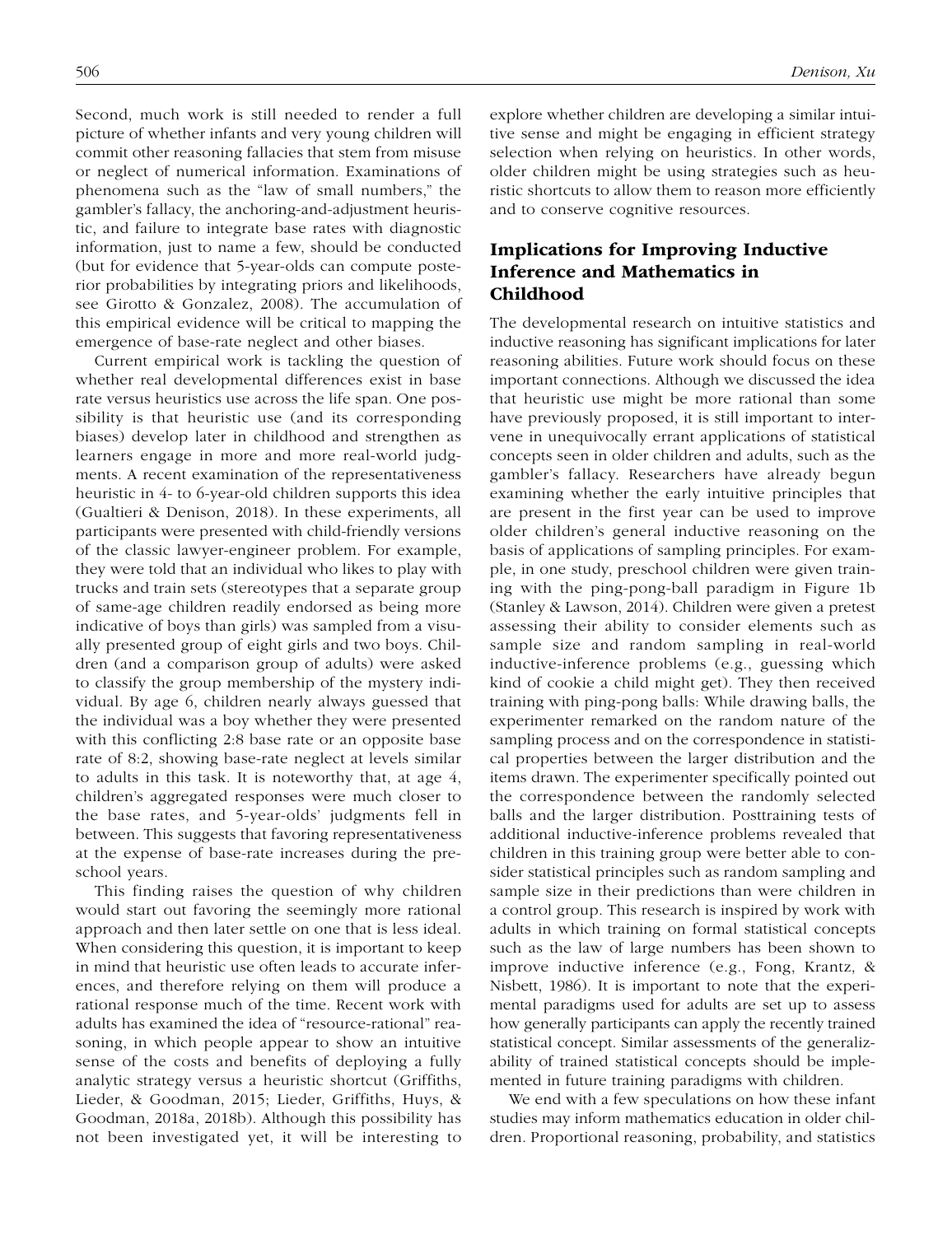are difficult mathematical concepts to teach in schools (Bryant & Nunes, 2012). The main focus in the early years of mathematics curriculum is on learning about whole numbers via counting, addition, and subtraction. A number of researchers have argued that this wholenumber focus may cause or exacerbate a "whole-number bias," a tendency in young children to struggle with ratios and fractions because the well-learned principles governing whole numbers bias their reasoning (see Braithwaite & Siegler, 2018; Ni & Zhou, 2005; O'Grady & Xu, in press; Siegler, Thompson, & Schneider, 2011; Vamvakoussi & Vosniadou, 2010). There is support in the developmental literature for the idea that children's familiarity with the rules of whole numbers negatively affects their proportional and probabilistic reasoning. For example, it has been shown that children perform worse on proportional-reasoning tasks when the stimuli are discrete and countable versus continuous and uncountable, suggesting that counting leads them astray in these cases (Boyer, Levine, & Huttenlocher, 2008; Jeong, Levine, & Huttenlocher, 2007). Falk et al. (2012) also show that children apply erroneous subtraction strategies and erroneous comparisons of whole numbers in numerators when computing probabilities. These findings might be the result of an overlearning of counting principles and arithmetic as they relate to whole numbers. These entrenched notions about how whole numbers work may also lead to difficulties in understanding that they cannot be rigidly applied to fractions and ratios.

The idea that children should first master whole numbers before other types of numbers is sensible, given that one needs to start somewhere, and classic developmental literature suggests that children have no intuitions about proportions and probability until well into middle childhood. However, given the recent research with infants and nonhuman primates reviewed in this article, it may be worth exploring the idea that in addition to positive integers, other types of numbers, including ratios, can be introduced earlier in education. Children appear to have intuitions about proportions and probability much earlier in development. The tasks used with infants and nonhuman primates, which present items visually in varying proportions, might be particularly good tools for introducing mathematical concepts such as proportions and probability. Further, the lottery-machine stimuli, which can be presented easily on computers, could be implemented as a game in which children can make predictions about future outcomes, as the numbers of different items change across trials. By introducing ratios, proportions, fractions, and decimals earlier in education, perhaps first in an intuitive manner and then more formally, children might become more flexible in their numerical reasoning. This practice could potentially help students harness the intuitive understanding they already have as babies, enrich their numerical-reasoning abilities, and build a better foundation for learning high-level mathematics later on.

#### Action Editor

Katherine Kinzler and Laura King served as action editors for this article.

#### Declaration of Conflicting Interests

The author(s) declared that there were no conflicts of interest with respect to the authorship or the publication of this article.

#### **Notes**

1. Although probabilistic reasoning has been shown in infants and sophisticated applications of these abilities have been shown in young children, recent work has also demonstrated important limitations on how children apply probabilistic reasoning. For example, in mental-state reasoning, for which previous studies have found that children successfully infer preferences from nonrandom sampling, Garvin and Woodward (2015) found that statistical information alone was insufficient for 3-year-olds to infer preferences. Their work suggests that children may struggle to select appropriate hypotheses to consider in the first place, and verbal framing provides a context in which children can apply their probabilistic intuitions.

2. How numerosities are represented by each system differs (e.g., the approximate-number system, or ANS, represents large approximate numerosities, whereas the object-tracking system indirectly represents precise numbers up to four). Very little work with infants has examined how proportions or ratios are encoded by infants. One study by McCrink and Wynn (2007) found that 6-month-old infants' discrimination of different ratios of visual-spatial arrays showed the same signatures of ANS as in infant studies with large numbers (e.g., Lipton & Spelke, 2003; Xu & Spelke, 2000).

#### References

- Addessi, E., Crescimbene, L., & Visalberghi, E. (2008). Food and token quantity discrimination in capuchin monkeys (*Cebus apella*). *Animal Cognition*, *11*, 275–282.
- Alvarez, G., & Franconeri, S. (2007). How many objects can you attentively track? Evidence for a resource-limited tracking mechanism. *Journal of Vision*, *7*(13), Article 14. doi:10.1167/7.13.14
- Aslin, R. N. (2007). What's in a look? *Developmental Science*, *10*, 48–53.
- Boyer, T. W., Levine, S. C., & Huttenlocher, J. (2008). Development of proportional reasoning: Where young children go wrong. *Developmental Psychology*, *44*, 1478– 1490.
- Braithwaite, D. W., & Siegler, R. S. (2018). Developmental changes in the whole number bias. *Developmental Science*. Advance online publication. doi:10.1111/desc.12541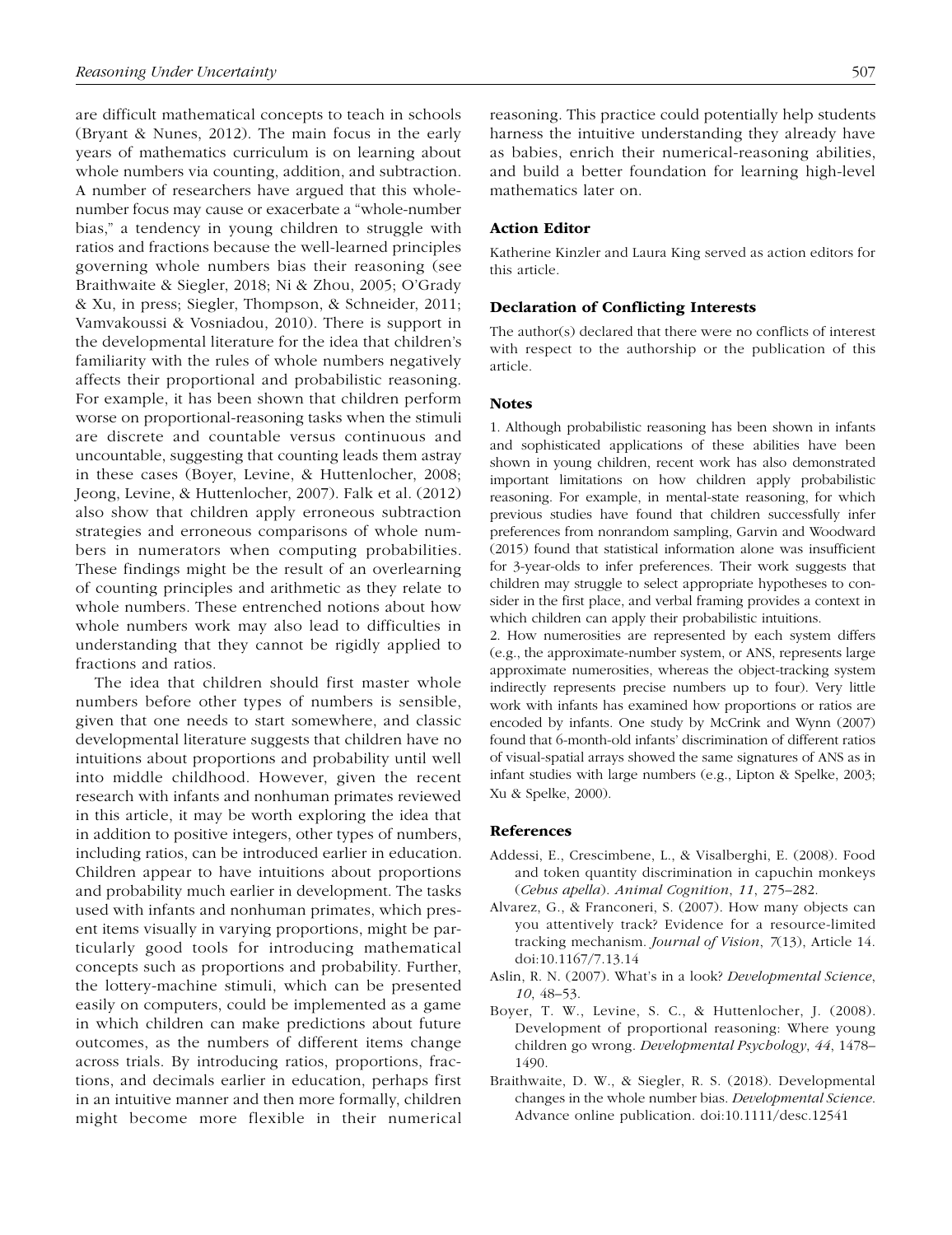- Brosnan, S. F., & de Waal, F. B. M. (2003). Monkeys reject unequal pay. *Nature*, *425*, 297–299.
- Bryant, P., & Nunes, T. (2012). *Children's understanding of probability: A literature review* (*full report*). Retrieved from [http://www.nuffieldfoundation.org/sites/default/](http://www.nuffieldfoundation.org/sites/default/files/files/Nuffield_CuP_FULL_REPORTv_FINAL.pdf) [files/files/Nuffield\\_CuP\\_FULL\\_REPORTv\\_FINAL.pdf](http://www.nuffieldfoundation.org/sites/default/files/files/Nuffield_CuP_FULL_REPORTv_FINAL.pdf)
- Cesana-Arlotti, N., Téglás, E., & Bonatti, L. (2012). The probable and the possible at 12 months: Intuitive reasoning about the uncertain future. In F. Xu & T. Kushnir (Eds.), *Advances in child development and behavior: Vol. 43. Rational constructivism in cognitive development* (pp. 1–26). San Diego, CA: Academic Press.
- Cosmides, L., & Tooby, J. (1996). Are humans good intuitive statisticians after all? Rethinking some conclusions from the literature on judgment under uncertainty. *Cognition*, *58*, 1–73.
- Cronin, K. A., & Snowdon, C. T. (2008). The effects of unequal reward distributions on cooperative problem solving by cotton-top tamarins (*Saguinus oedipus*). *Animal Behavior*, *75*, 245–257.
- Denison, S., Reed, C., & Xu, F. (2013). The emergence of probabilistic reasoning in very young infants: Evidence from 4.5- and 6-month-olds. *Developmental Psychology*, *49*, 243–249.
- Denison, S., Trikutam, P., & Xu, F. (2014). Probability versus representativeness in infancy: Can infants use naïve physics to adjust population base rates in probabilistic inference? *Developmental Psychology*, *50*, 2009–2019.
- Denison, S., & Xu, F. (2010a). Integrating physical constraints and statistical inference by 11-month-old infants. *Cognitive Science*, *34*, 885–908.
- Denison, S., & Xu, F. (2010b). Twelve- to fourteen-month-old infants can predict single-event probability with large set sizes. *Developmental Science*, *13*, 798–803.
- Denison, S., & Xu, F. (2014). The origins of probabilistic inference in human infants. *Cognition*, *130*, 335–347.
- Diesendruck, G., Salzer, S., Kushnir, T., & Xu, F. (2015). When choices aren't personal: The effect of statistical and social cues on children's inferences about the scope of preferences. *Journal of Cognition and Development*, *16*, 370–380.
- Eckert, J., Call, J., Hermes, J., Herrmann, J., & Rakoczy, H. (2018). Intuitive statistical inferences in chimpanzees and humans follow Weber's Law. *Cognition*, *180*, 99–107.
- Eckert, J., Call, J., & Rakoczy, H. (2017). Are great apes able to reason from multi-item samples to populations of food items. *American Journal of Primatology*, *79*(10), Article e22693. doi:10.1002/ajp.22693
- Eckert, J., Rakoczy, H., Call, J., Herrmann, E., & Hanus, D. (2018). Chimpanzees consider humans' psychological states when drawing statistical inferences. *Current Biology*, *28*, 1959–1963.
- Falk, R., Yudilevich-Assouline, P., & Elstein, A. (2012). Children's concept of probability as inferred from their binary choices—revisited. *Educational Studies in Mathematics*, *81*, 207–233.
- Fong, G. T., Krantz, D. H., & Nisbett, R. E. (1986). The effects of statistical training on thinking about everyday problems. *Cognitive Psychology*, *18*, 253–292.
- Fontanari, L., Gonzalez, M., Vallortigara, G., & Girotto, V. (2014). Probabilistic cognition in two indigenous Mayan groups. *Proceedings of the National Academy of Sciences*, *USA*, *111*, 17075–17080.
- Garvin, L., & Woodward, A. L. (2015). Verbal framing of statistical evidence drives children's preference inferences. *Cognition*, *138*, 35–48.
- Gigerenzer, G. (1991). How to make cognitive illusions disappear: Beyond "heuristics and biases." *European Review of Social Psychology*, *2*, 83–115.
- Gigerenzer, G., & Hoffrage, U. (1995). How to improve Bayesian reasoning without instruction: Frequency formats. *Psychological Review*, *102*, 684–704.
- Girotto, V., Fontanari, L., Gonzalez, M., Vallortigara, G., & Blaye, A. (2016). Young children do not succeed in choice tasks that imply evaluating chances. *Cognition*, *152*, 32–39.
- Girotto, V., & Gonzalez, M. (2008). Children's understanding of posterior probability. *Cognition*, *106*, 325–344.
- Griffiths, T. L., Lieder, F., & Goodman, N. D. (2015). Rational use of cognitive resources: Levels of analysis between the computational and the algorithmic. *Topics in Cognitive Science*, *7*, 217–229.
- Gualtieri, S., & Denison, S. (2018). The development of the representativeness heuristic in young children. *Journal of Experimental Child Psychology*, *174*, 60–76.
- Gweon, H., Tenenbaum, J. B., & Schulz, L. E. (2010). Infants consider both the sample and the sampling process in inductive generalization. *Proceedings of the National Academy of Sciences*, *USA*, *107*, 9066–9071.
- Haith, M. M. (1998). Who put the cog in infant cognition: Is rich interpretation too costly. *Infant Behavior and Development*, *21*, 167–179.
- Harper, D. G. C. (1982). Competitive foraging in mallards: "Ideal free" ducks. *Animal Behavior*, *30*, 575–584.
- Hoffrage, U., & Gigerenzer, G. (1998). Using natural frequencies to improve diagnostic inferences. *Academic Medicine*, *73*, 538–540.
- Jeong, Y., Levine, S. C., & Huttenlocher, J. (2007). The development of proportional reasoning: Effect of continuous vs. discrete quantities. *Journal of Cognition and Development*, *8*, 237–256.
- Kahneman, D. (2011). *Thinking, fast and slow*. New York, NY: Farrar, Straus, & Giroux.
- Kahneman, D., & Tversky, A. (1971). Subjective probability: A judgment of representativeness. *Cognitive Psychology*, *3*, 430–454.
- Kahneman, D., & Tversky, A. (1973). On the psychology of prediction. *Psychological Review*, *80*, 237–251.
- Kokis, J., Macpherson, R., Toplak, M., West, R. F., & Stanovich, K. E. (2002). Heuristic and analytic processing: Age trends and associations with cognitive ability and cognitive styles. *Journal of Experimental Child Psychology*, *83*, 26–52.
- Kushnir, T., Xu, F., & Wellman, H. (2010). Young children use statistical sampling to infer the preferences of others. *Psychological Science*, *21*, 1134–1140.
- Lawson, C. A., & Rakison, D. H. (2013). Expectations about single event probabilities in the first year of life: The